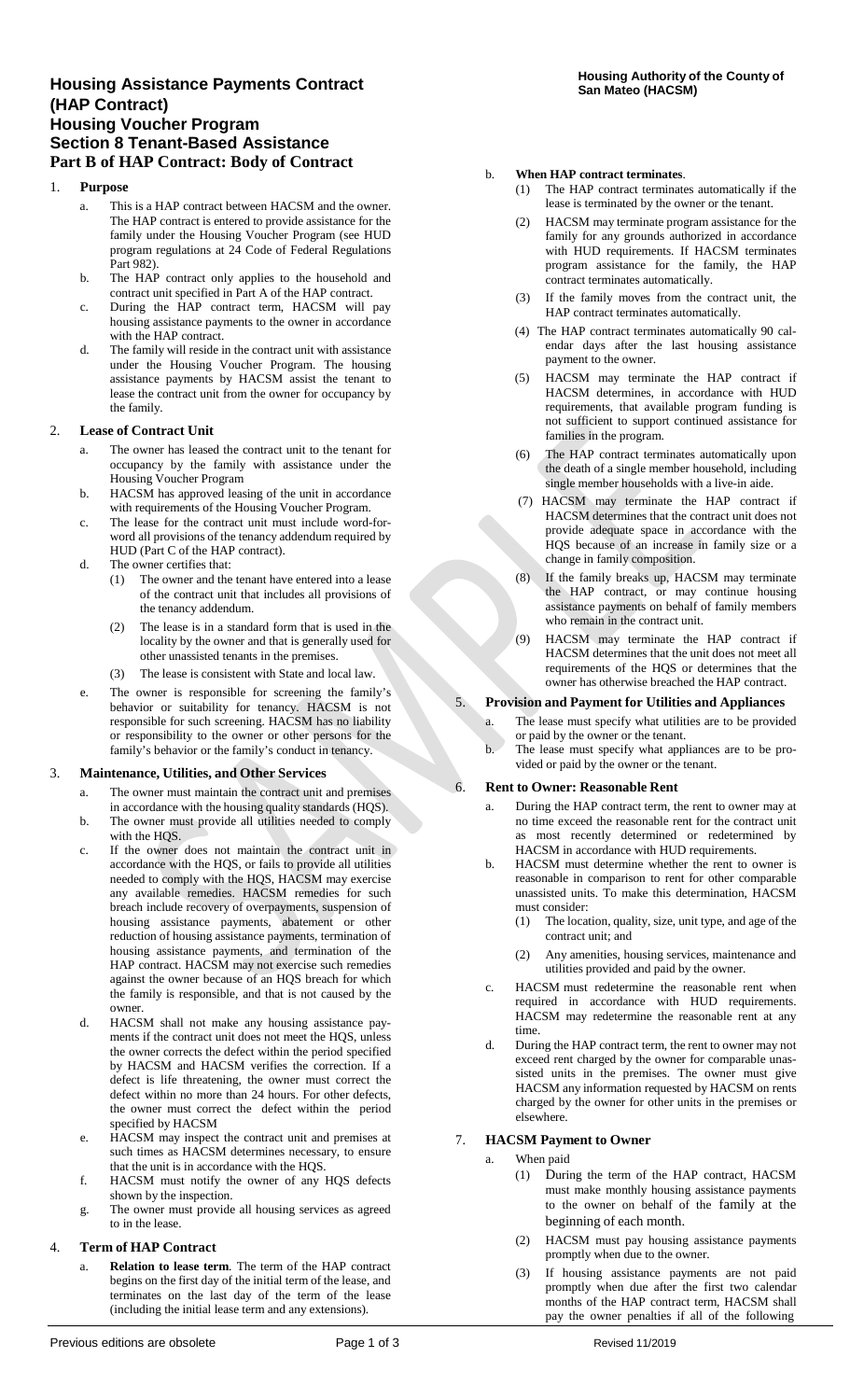circumstances apply: (i) Such penalties are in accordance with generally accepted practices and law, as applicable in the local housing market, governing penalties for late payment by a tenant; (ii) It is the owner's practice to charge such penalties for assisted and unassisted tenants; and (iii) The owner also charges such penalties against the tenant for late payment of family rent to owner. However, HACSM shall not be obligated to pay any late payment penalty if HUD determines that late payment by HACSM is due to factors beyond HACSM control. Moreover, HACSM shall not be obligated to pay any late payment penalty if housing assistance payments by HACSM are delayed or denied as a remedy for owner breach of the HAP contract (including any of the following HACSM remedies: recovery of overpayments, suspension of housing assistance payments, abatement or reduction of housing assistance payments, termination of housing assistance payments and termination of the contract).

- (4) Housing assistance payments shall only be paid to the owner while the family is residing in the contract unit during the term of the HAP contract. HACSM shall not pay a housing assistance payment to the owner for any month after the month when the family moves out.
- b. **Owner compliance with HAP contract**. Unless the owner has complied with all provisions of the HAP contract, the owner does not have a right to receive housing assistance payments under the HAP contract.

#### c. **Amount of HACSM payment to owner**

- (1) The amount of the monthly HACSM housing assistance payment to the owner shall be determined by HACSM in accordance with HUD requirements for a tenancy under the voucher program.
- (2) The amount of HACSM housing assistance payment is subject to change during the HAP contract term in accordance with HUD requirements HACSM must notify the family and the owner of any changes in the amount of the housing assistance payment.
- (3) The housing assistance payment for the first month of the HAP contract term shall be pro-rated for a partial month.
- d. **Application of payment**. The monthly housing assistance payment shall be credited against the monthly rent to owner for the contract unit.

### e. **Limit of HACSM responsibility**.

- (1) HACSM is only responsible for making housing assistance payments to the owner in accordance with the HAP contract and HUD requirements for a tenancy under the voucher program.
- (2) HACSM shall not pay any portion of the rent to owner in excess of the housing assistance payment. HACSM shall not pay any other claim by the owner against the family.
- f. **Overpayment to owner**. If HACSM determines that the owner is not entitled to the housing assistance payment or any part of it, HACSM, in addition to other remedies, may deduct the amount of the overpayment from any amounts due the owner (including amounts due under any other Housing Voucher Program assistance contract).

# 8. **Owner Certification**

During the term of this contract, the owner certifies that:

- The owner is maintaining the contract unit and premises in accordance with the HQS.
- b. The contract unit is leased to the tenant. The lease includes the tenancy addendum (Part C of the HAP contract), and is in accordance with the HAP contract and program requirements. The owner has provided the lease to HACSM, including any revisions of the lease.
- c. The rent to owner does not exceed rents charged by the owner for rental of comparable unassisted units in the premises.
- d. Except for the rent to owner, the owner has not received and will not receive any payments or other consideration (from the family, HACSM, HUD, or any other public or private source) for rental of the contract unit during the HAP contract term.
- e. The family does not own or have any interest in the contract unit.
- f. To the best of the owner's knowledge, the members of the family reside in the contract unit, and the unit is the family's only residence.
- g. The owner (including a principal or other interested party) is not the parent, child, grandparent, grandchild, sister, or brother of any member of the family, unless HACSM has determined (and has notified the owner and the family of such determination) that approving rental of the unit, notwithstanding such relationship, would provide reasonable accommodation for a family member who is a person with disabilities.

### 9. **Prohibition of Discrimination**. In accordance with applicable equal opportunity statutes, Executive Orders, and regulations:

- a. The owner must not discriminate against any person because of race, color, religion, sex, national origin, age, familial status, or disability in connection with the HAP contract.
- b. The owner must cooperate with HACSM and HUD in conducting equal opportunity compliance reviews and complaint investigations in connection with the HAP contract.
- c. Violence Against Women Act. The owner must comply with the Violence Against Women Act, as amended, and HUD's implementing regulation at 24 CFR part 5, Subpart L, and program regulations.

# 10. **Owner's Breach of HAP Contract**

- Any of the following actions by the owner (including a principal or other interested party) is a breach of the HAP contract by the owner:
	- (1) If the owner has violated any obligation under the HAP contract, including the owner's obligation to maintain the unit in accordance with the HQS.
	- (2) If the owner has violated any obligation under any other housing assistance payments contract under Section 8.
	- (3) If the owner has committed fraud, bribery or any other corrupt or criminal act in connection with any Federal housing assistance program.
	- (4) For projects with mortgages insured by HUD or loans made by HUD, if the owner has failed to comply with the regulations for the applicable mortgage insurance or loan program, with the mortgage or mortgage note, or with the regulatory agreement; or if the owner has committed fraud, bribery or any other corrupt or criminal act in connection with the mortgage or loan.
	- (5) If the owner has engaged in any drug-related criminal activity or any violent criminal activity.
- b. If HACSM determines that a breach has occurred, HACSM may exercise any of its rights and remedies under the HAP contract, or any other available rights and remedies for such breach. HACSM shall notify the owner of such determination, including a brief statement of the reasons for the determination. The notice by HACSM to the owner may require the owner to take corrective action, as verified or determined by HACSM, by a deadline prescribed in the notice.
- c. HACSM's rights and remedies for owner breach of the HAP contract include recovery of overpayments, suspension of housing assistance payments, abatement or other reduction of housing assistance payments, termination of housing assistance payments, and termination of the HAP contract.
- d. HACSM may seek and obtain additional relief by judicial order or action, including specific performance, other injunctive relief or order for damages.
- e. Even if the family continues to live in the contract unit, HACSM may exercise any rights and remedies for owner breach of the HAP contract.
- f. HACSM's exercise or non-exercise of any right or remedy for owner breach of the HAP contract is not a waiver of the right to exercise that or any other right or remedy at any time.

# 11. **HACSM Access to Premises and Owner's Records**

- The owner must provide any information pertinent to the HAP contract that HACSM or HUD may reasonably require.
- b. HACSM, HUD and the Comptroller General of the United States shall have full and free access to the contract unit and the premises, and to all accounts and other records of the owner that are relevant to the HAP